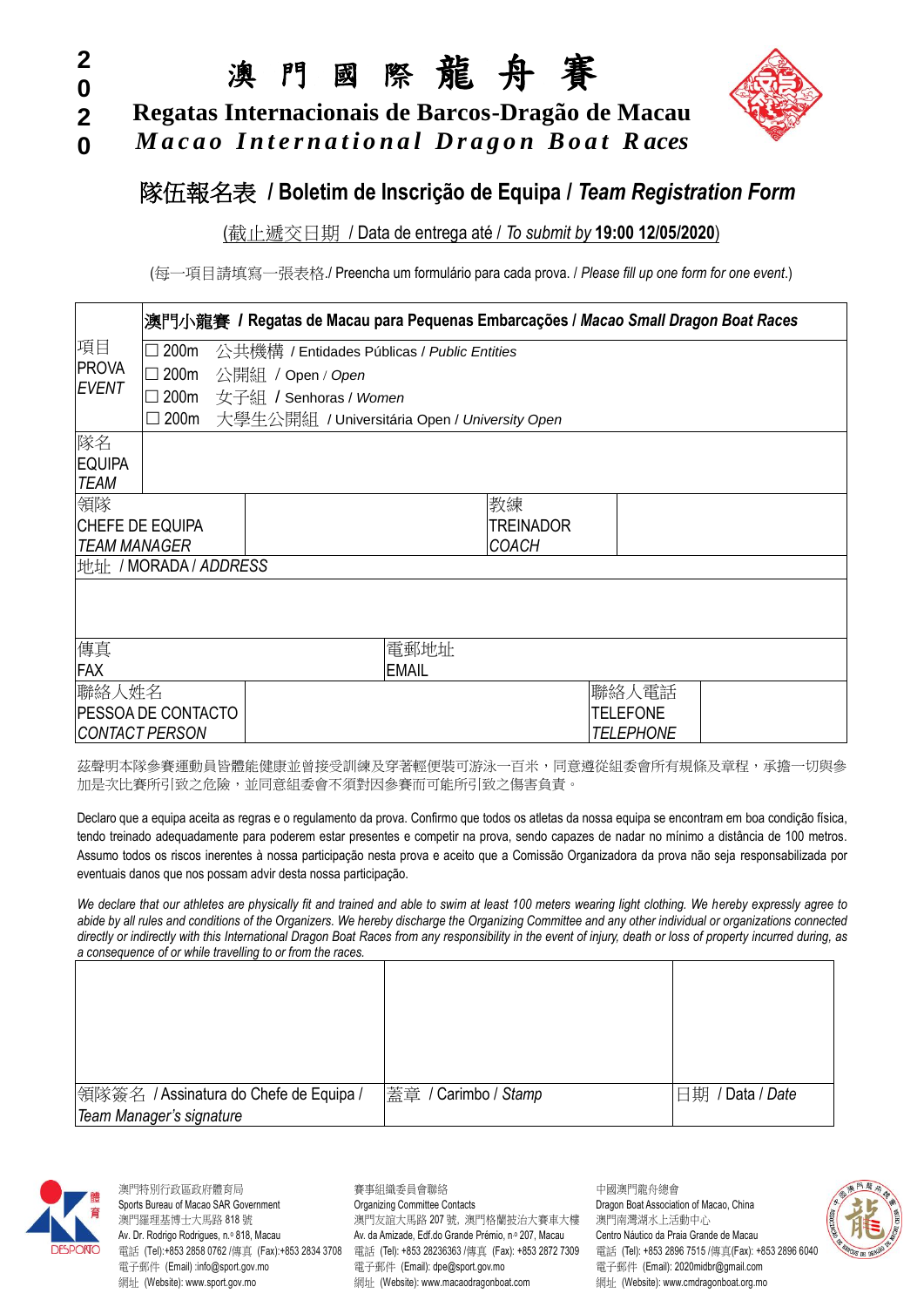## **2 0 2 0**

# 澳 門 國 際 龍 舟 賽

**Regatas Internacionais de Barcos-Dragão de Macau**

*M a c a o I n t e r n a t i o n a l D r a g o n B o a t R aces*



# 隊伍名單表 / Boletim de Inscrição (Equipa) / Team List

(截止遞交日期 / Data de entrega até / *To submit latest by* **19:00, 25/05/2020**)

(每一項目請填寫一張表格 / Preencha um formulário para cada prova / Please fill up one form for one event)

|                                                     |                                                               | 澳門小龍賽 / Regatas de Macau para Pequenas Embarcações / Macao Small Dragon Boat Races |                  |                                 |                      |                                                         |      |  |  |
|-----------------------------------------------------|---------------------------------------------------------------|------------------------------------------------------------------------------------|------------------|---------------------------------|----------------------|---------------------------------------------------------|------|--|--|
| 項目                                                  | $\square$ 200m<br>公共機構 / Entidades Públicas / Public Entities |                                                                                    |                  |                                 |                      |                                                         |      |  |  |
| <b>PROVA</b><br>$\square$ 200m<br>公開組 / Open / Open |                                                               |                                                                                    |                  |                                 |                      |                                                         |      |  |  |
| <b>EVENT</b>                                        | 女子組 / Senhoras / Women<br>$\square$ 200m                      |                                                                                    |                  |                                 |                      |                                                         |      |  |  |
|                                                     | $\square$ 200m                                                | 大學生公開組 / Universitária Open / University Open                                      |                  |                                 |                      |                                                         |      |  |  |
| 隊伍名稱<br>NOME DA EQUIPA<br><b>TEAM'S NAME</b>        |                                                               |                                                                                    |                  |                                 |                      |                                                         |      |  |  |
| 聯絡人姓名                                               |                                                               |                                                                                    | 聯絡人電話            |                                 |                      |                                                         |      |  |  |
|                                                     | PESSOA DE CONTACTO                                            |                                                                                    | <b>TELEFONE</b>  |                                 | 電郵地址<br><b>EMAIL</b> |                                                         |      |  |  |
| CONTACT PERSON                                      |                                                               |                                                                                    | <b>TELEPHONE</b> |                                 |                      |                                                         |      |  |  |
|                                                     |                                                               |                                                                                    |                  |                                 |                      |                                                         |      |  |  |
| Manager*                                            | 領隊 / Chefe de Equipa / Team                                   | 教練 / Treinador(a) / Coach*                                                         |                  | permitted on the boat           |                      | * 不可登船 / Não lhe é permitido entrar na embarcação / Not |      |  |  |
| 姓名 / Nome / Name                                    |                                                               | 姓名 / Nome / Name                                                                   |                  |                                 |                      |                                                         |      |  |  |
|                                                     | 證件號碼 / /N.º Doc. Ident. / ID No.                              | 證件號碼 / N.º Doc. Ident. / ID No.                                                    |                  |                                 |                      |                                                         |      |  |  |
|                                                     |                                                               |                                                                                    |                  |                                 |                      |                                                         |      |  |  |
|                                                     |                                                               |                                                                                    |                  |                                 |                      |                                                         |      |  |  |
|                                                     | 鼓手 / Tamborileiro(a) / Drummer                                | 舵手 / Timoneiro(a) / Steerer                                                        |                  | 划手 1 / Remador(a) 1 / Paddler 1 |                      | 划手 2 / Remador(a) 2 / Paddler 2                         |      |  |  |
| 姓名 / Nome / Name                                    |                                                               | 姓名 / Nome / Name                                                                   |                  | 姓名 / Nome / Name                |                      | 姓名 / Nome / Name                                        |      |  |  |
|                                                     | 證件號碼 / N.º Doc. Ident. / ID No.                               | 證件號碼 / N.º Doc. Ident. / ID No.                                                    |                  | 證件號碼 / N.º Doc. Ident. / ID No. |                      | 件號碼 / N.º Doc. Ident. / ID No.                          |      |  |  |
|                                                     | 澳門特別行政區政府體育局                                                  | 賽事組織委員會聯絡                                                                          |                  |                                 | 中國澳門龍舟總會             |                                                         | 無門龍州 |  |  |



Sports Bureau of Macao SAR Government **Organizing Committee Contacts** Dragon Boat Association of Macao, China 澳門羅理基博士大馬路 818 號 2000 2000 2000 2000 2000 2000 2000 號, 澳門格蘭披治大賽車大樓 澳門南灣湖水上活動中心 Av. Dr. Rodrigo Rodrigues, n.º 818, Macau Av. da Amizade, Edf.do Grande Prémio, n.º 207, Macau Centro Náutico da Praia Grande de Macau Av. +853 2896 7515 /傳直 (Fax): +853 2896 6040<br>雷話 (Tel): +853 2858 0762 /傳直 (Fax): +853 雷話 (Tel): +853 2858 0762 /傳直 (Fax): +853 2834 3708 雷話 (Tel): +853 28236363 /傳直 (Fax): +853 2872 7309 電子郵件 (Email) :info@sport.gov.mo 電子郵件 (Email): dpe@sport.gov.mo 電子郵件 (Email): 2020midbr@gmail.com 網址 (Website): www.sport.gov.mo 網址 (Website): www.macaodragonboat.com 網址 (Website): www.cmdragonboat.org.mo

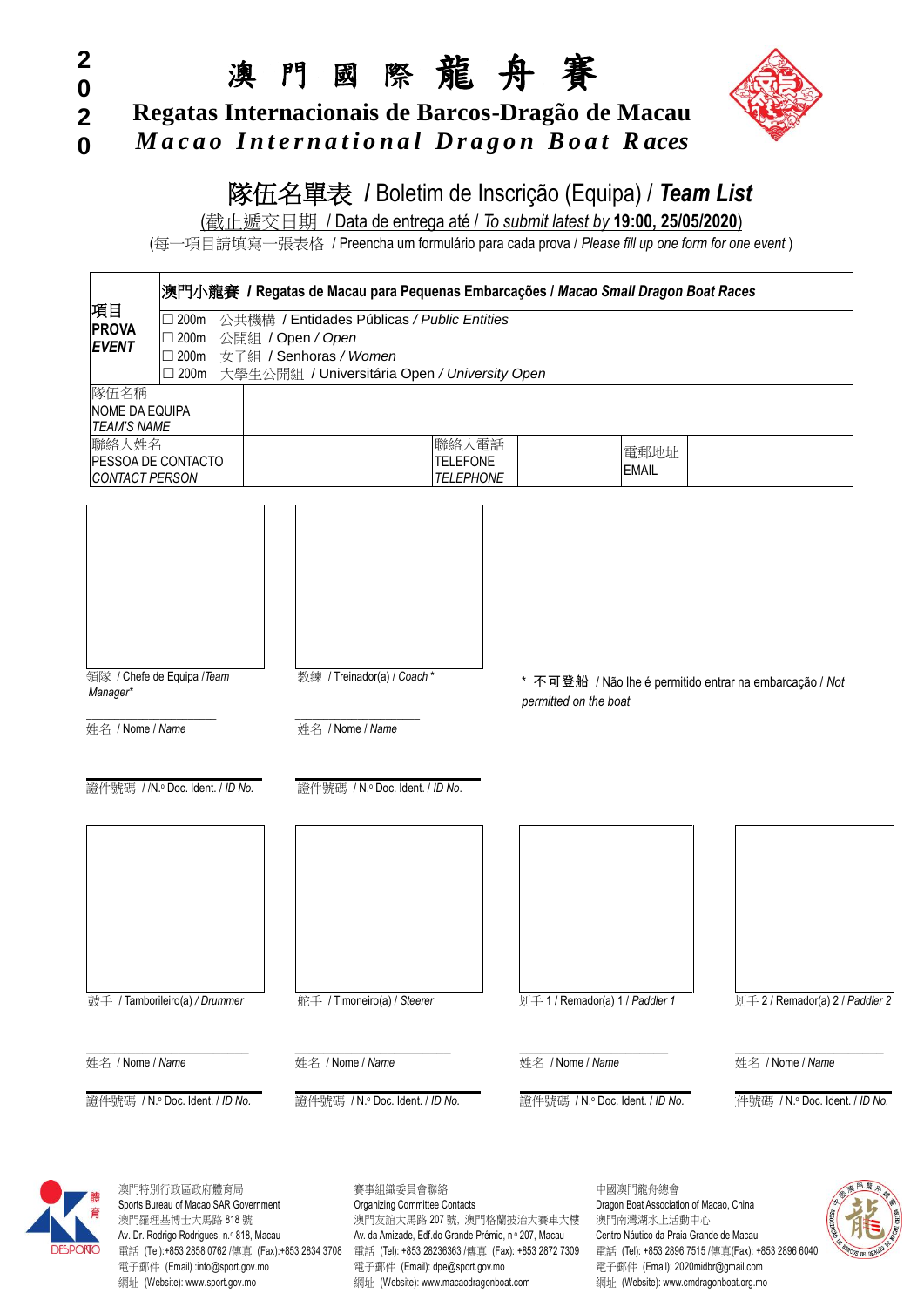

**0 2 0 Regatas Internacionais de Barcos-Dragão de Macau** *M a c a o I n t e r n a t i o n a l D r a g o n B o a t R aces*

(繼續 / Cont. / *Cont'd*) 隊伍/ EQUIPA */ TEAM*

**2**

| 划手 3 / Remador(a) 3 / Paddler 3                                                                                                                                                                                                                                  |                | 划手 4 / Remador(a) 4 / Paddler 4                                                                                              | 划手 5/ Remador(a) 5 / Paddler 5                                                                                                         |          | 划手 6 / Remador(a) 6 / Paddler 6                                                                                                                                                                                                                          |
|------------------------------------------------------------------------------------------------------------------------------------------------------------------------------------------------------------------------------------------------------------------|----------------|------------------------------------------------------------------------------------------------------------------------------|----------------------------------------------------------------------------------------------------------------------------------------|----------|----------------------------------------------------------------------------------------------------------------------------------------------------------------------------------------------------------------------------------------------------------|
| 姓名/ Nome/ Name                                                                                                                                                                                                                                                   | 姓名/ Nome/ Name |                                                                                                                              | 姓名/ Nome/ Name                                                                                                                         |          | 姓名/ Nome/ Name                                                                                                                                                                                                                                           |
| 證件號碼/ N.º Doc. Ident. / ID No.                                                                                                                                                                                                                                   |                | 證件號碼/ N.º Doc. Ident. / ID No.                                                                                               | 證件號碼/ N.º Doc. Ident. / ID No.                                                                                                         |          | 證件號碼/ /N.º Doc. Ident. / ID No.                                                                                                                                                                                                                          |
|                                                                                                                                                                                                                                                                  |                | 最小參賽人數<br>Número mínimo de<br>participantes<br>Minimum number of crew<br>members                                             |                                                                                                                                        |          |                                                                                                                                                                                                                                                          |
| 划手 7 / Remador(a)7 / Paddler7                                                                                                                                                                                                                                    |                | 划手 8/ Remador(a) 8 / Paddler 8                                                                                               | 划手 9 / Remador(a) 9 / Paddler9                                                                                                         |          | 划手 10 / Remador(a)10 / Paddler10                                                                                                                                                                                                                         |
| 姓名/ Nome/ Name                                                                                                                                                                                                                                                   | 姓名/ Nome/ Name |                                                                                                                              | 姓名/ Nome/ Name                                                                                                                         |          | 姓名/ Nome/ Name                                                                                                                                                                                                                                           |
| 證件號碼/ N.º Doc. Ident. / ID No.                                                                                                                                                                                                                                   |                | 證件號碼/ N.º Doc. Ident. / ID No.                                                                                               | 證件號碼/ N.º Doc. Ident. / ID No.                                                                                                         |          | 證件號碼/ /N.º Doc. Ident. / ID No.                                                                                                                                                                                                                          |
| 後備 1 / Reserva 1 / Reserve 1<br>姓名/ Nome/ Name                                                                                                                                                                                                                   | 姓名/ Nome/ Name | 後備 2/Reserva 2/Reserve 2                                                                                                     |                                                                                                                                        |          |                                                                                                                                                                                                                                                          |
| 證件號碼/ N.º Doc. Ident. / ID No.                                                                                                                                                                                                                                   |                | 證件號碼/ N.º Doc. Ident. / ID No.                                                                                               |                                                                                                                                        |          |                                                                                                                                                                                                                                                          |
| 澳門特別行政區政府體育局<br>Sports Bureau of Macao SAR Government<br>育<br>澳門羅理基博士大馬路 818號<br>Av. Dr. Rodrigo Rodrigues, n.º 818, Macau<br><b>NTO</b><br>電話 (Tel):+853 2858 0762 /傳真 (Fax):+853 2834 3708<br>電子郵件 (Email):info@sport.gov.mo<br>網址 (Website): www.sport.gov.mo |                | 賽事組織委員會聯絡<br><b>Organizing Committee Contacts</b><br>電子郵件 (Email): dpe@sport.gov.mo<br>網址 (Website): www.macaodragonboat.com | 澳門友誼大馬路 207號, 澳門格蘭披治大賽車大樓<br>Av. da Amizade, Edf.do Grande Prémio, n.º 207, Macau<br>電話 (Tel): +853 28236363 /傳真 (Fax): +853 2872 7309 | 中國澳門龍舟總會 | <b>EXISTIDED</b><br>Dragon Boat Association of Macao, China<br>澳門南灣湖水上活動中心<br>Centro Náutico da Praia Grande de Macau<br>電話 (Tel): +853 2896 7515 /傳真(Fax): +853 2896 6040<br>電子郵件 (Email): 2020midbr@gmail.com<br>網址 (Website): www.cmdragonboat.org.mo |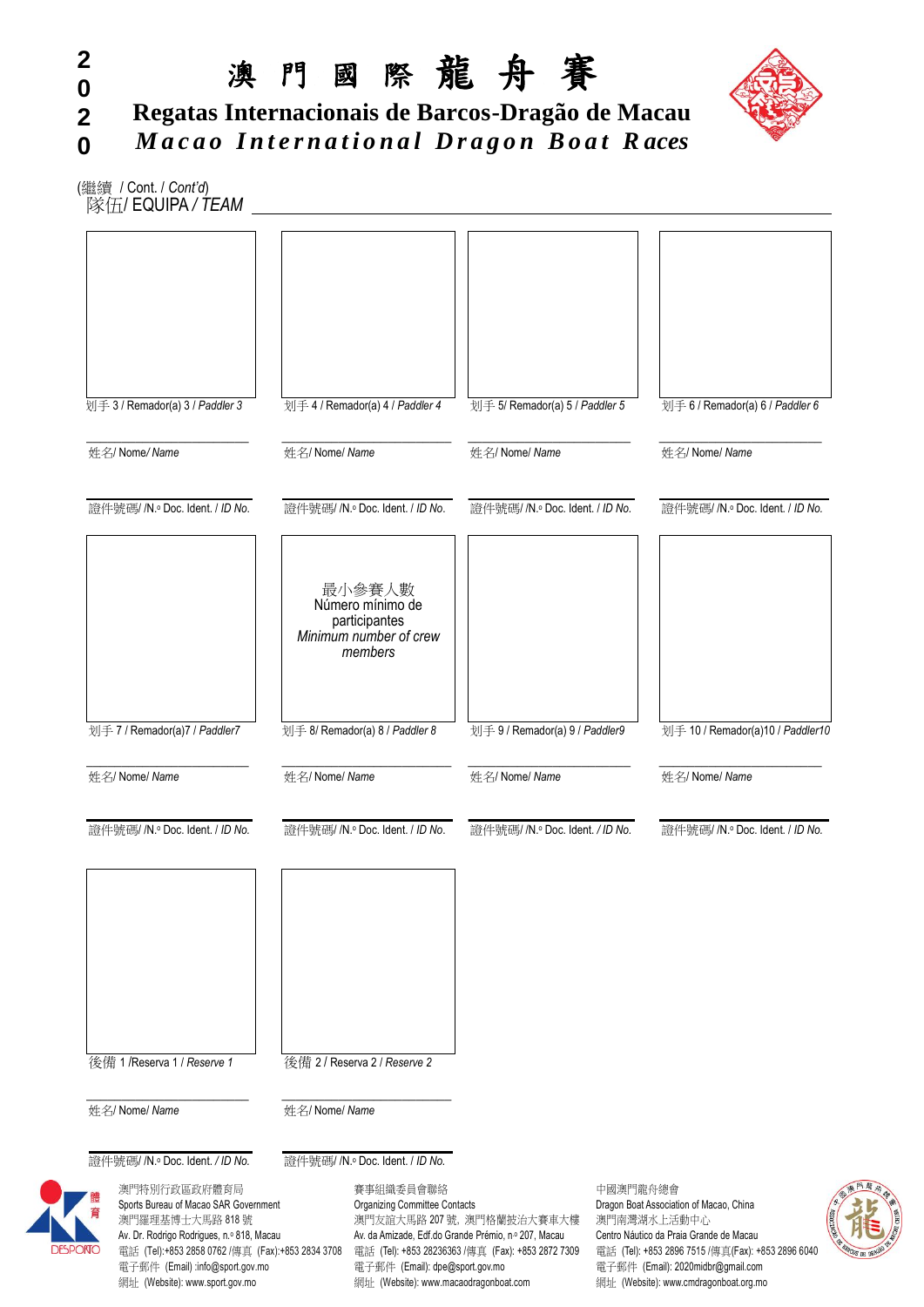# 澳 門 國 際 龍 舟 賽

**2 Regatas Internacionais de Barcos-Dragão de Macau**

*M a c a o I n t e r n a t i o n a l D r a g o n B o a t R aces*



# **個人報名表 / Boletim de Inscrição Individual / Individual Registration Form**

(截止遞交日期 / Data de entrega até / *To submit by* **19:00, 25/05/2020**)

|                       |                                                                                                                                                                             |                                               |   |   | 澳門小龍賽 / Regatas de Macau para Pequenas Embarcações / Macao Small Dragon Boat Races                                                                                                                                                             |                                                                                                            |  |
|-----------------------|-----------------------------------------------------------------------------------------------------------------------------------------------------------------------------|-----------------------------------------------|---|---|------------------------------------------------------------------------------------------------------------------------------------------------------------------------------------------------------------------------------------------------|------------------------------------------------------------------------------------------------------------|--|
|                       | $\Box$ 200m                                                                                                                                                                 | 公共機構 / Entidades Públicas / Public Entities   |   |   |                                                                                                                                                                                                                                                |                                                                                                            |  |
| 項目                    | $\square$ 200m                                                                                                                                                              | 公開組 / Open / Open                             |   |   |                                                                                                                                                                                                                                                |                                                                                                            |  |
| <b>PROVA</b>          | □ 200m 女子組 / Senhoras / Women's                                                                                                                                             |                                               |   |   |                                                                                                                                                                                                                                                |                                                                                                            |  |
| <b>EVENT</b>          | □ 200m 大學生公開組 / Universitária Open / University Open                                                                                                                        |                                               |   |   |                                                                                                                                                                                                                                                |                                                                                                            |  |
|                       |                                                                                                                                                                             |                                               |   |   | 澳門標準龍賽 / Regatas de Macau para Grandes Embarcações / Macao Standard Dragon Boat Races                                                                                                                                                          |                                                                                                            |  |
|                       | $\square$ 500m<br>$\square$ 500m                                                                                                                                            | 公開組 / Open / Open<br>女子組 / Senhoras / Women's |   |   |                                                                                                                                                                                                                                                |                                                                                                            |  |
|                       | 隊伍名稱/ NOME DA EQUIPA / TEAM'S NAME                                                                                                                                          |                                               |   |   |                                                                                                                                                                                                                                                |                                                                                                            |  |
|                       | 運動員姓名 / NOME DO ATLETA / ATHLETE'S NAME                                                                                                                                     | 近照<br><b>FOTOGRAFIA RECENTE</b>               |   |   |                                                                                                                                                                                                                                                |                                                                                                            |  |
|                       |                                                                                                                                                                             |                                               |   |   |                                                                                                                                                                                                                                                | <b>RECENT PHOTO</b>                                                                                        |  |
|                       | 運動易會員號碼                                                                                                                                                                     |                                               |   |   | 電話                                                                                                                                                                                                                                             |                                                                                                            |  |
|                       | N.º CARTÃO SPORT EASY<br>SPORT EASY Nº                                                                                                                                      |                                               |   |   | TEL.<br>TEL.                                                                                                                                                                                                                                   |                                                                                                            |  |
| 出生日期                  |                                                                                                                                                                             | 日                                             | 月 | 年 | 性別                                                                                                                                                                                                                                             | 身份證號碼                                                                                                      |  |
|                       | DATA DE NASCIMENTO                                                                                                                                                          | D                                             | M | Α | <b>SEXO</b>                                                                                                                                                                                                                                    | N.º DE BIR                                                                                                 |  |
|                       | <b>DATE OF BIRTH</b>                                                                                                                                                        | D                                             | M |   | <b>GENDER</b>                                                                                                                                                                                                                                  | <b>ID CARD NO</b>                                                                                          |  |
|                       | 醫生檢查報告 / RELATÓRIO DA CONSULTA<br>MÉDICA / DOCTOR'S REPORT                                                                                                                  |                                               |   |   |                                                                                                                                                                                                                                                | 醫生姓名簽名蓋章 / NOME, ASSINATURA DO MÉDICO e CARIMBO /                                                          |  |
|                       |                                                                                                                                                                             |                                               |   |   | DOCTOR'S NAME, SIGNATURE and STAMP                                                                                                                                                                                                             |                                                                                                            |  |
|                       |                                                                                                                                                                             |                                               |   |   |                                                                                                                                                                                                                                                |                                                                                                            |  |
|                       |                                                                                                                                                                             |                                               |   |   |                                                                                                                                                                                                                                                | 醫生檢查報告只限於運動員 / O atestado médico é exigido apenas aos atletas / Medical report requests for athletes only. |  |
| 運動員簽名                 |                                                                                                                                                                             |                                               |   |   | 監護人姓名及簽名(若運動員未滿十八歲)                                                                                                                                                                                                                            |                                                                                                            |  |
|                       | ASSINATURA DO ATLETA/ATHLETE'S SIGNATURE                                                                                                                                    |                                               |   |   |                                                                                                                                                                                                                                                | NOME E ASSINATURA DO ENC. DE EDUCAÇÃO (SE O ATLETA TIVER                                                   |  |
|                       |                                                                                                                                                                             |                                               |   |   | IDADE INFERIOR A 18 ANOS)                                                                                                                                                                                                                      | GUARDIAN'S NAME & SIGNATURE (IF ATHLETE IS UNDER 18 YEARS OLD)                                             |  |
|                       |                                                                                                                                                                             |                                               |   |   |                                                                                                                                                                                                                                                |                                                                                                            |  |
|                       | 非運動易會員必須填寫以下表格 / Se não é sócio do cartão Sport Easy, por favor indique os seguintes dados / Please fill in the<br>following fields, if you are not a member of Sport Easy: |                                               |   |   |                                                                                                                                                                                                                                                |                                                                                                            |  |
| 地址<br><b>ENDEREÇO</b> |                                                                                                                                                                             |                                               |   |   |                                                                                                                                                                                                                                                | 電郵地址<br><b>EMAIL</b>                                                                                       |  |
| <b>ADDRESS</b>        |                                                                                                                                                                             |                                               |   |   |                                                                                                                                                                                                                                                | <b>EMAIL</b>                                                                                               |  |
|                       | 賽會對參加比賽之健兒,在練習及比賽期間所發生的任何意外,概不負責。                                                                                                                                           |                                               |   |   | A Organização não se responsabiliza por quaisquer acidentes que possam ocorrer durante a realização dos treinos e das provas.<br>The Organisation does not take responsibility even in case of accidents that occur during training and races. |                                                                                                            |  |
|                       |                                                                                                                                                                             |                                               |   |   |                                                                                                                                                                                                                                                |                                                                                                            |  |



**2 0**

**0**

澳門特別行政區政府體育局 有一個 李事組織委員會聯絡 有一個 中國澳門龍舟總會 Sports Bureau of Macao SAR Government **Contacts** Organizing Committee Contacts **Dragon Boat Association of Macao**, China 澳門羅理基博士大馬路 818 號 2000 2000 2000 2000 2000 2000 2000 號, 澳門格蘭披治大賽車大樓 澳門南灣湖水上活動中心 Av. Dr. Rodrigo Rodrigues, n.º 818, Macau Av. da Amizade, Edf.do Grande Prémio, n.º 207, Macau Centro Náutico da Praia Grande de Macau Av. +853 2896 7515 /傳直 (Fax): +853 2896 6040<br>雷話 (Tel): +853 2858 0762 /傳直 (Fax): +853 雷話 (Tel): +853 2858 0762 /傳直 (Fax): +853 2834 3708 雷話 (Tel): +853 28236363 /傳直 (Fax): +853 2872 7309 電子郵件 (Email) :info@sport.gov.mo 電子郵件 (Email): dpe@sport.gov.mo 電子郵件 (Email): 2020midbr@gmail.com 網址 (Website): www.sport.gov.mo 網址 (Website): www.macaodragonboat.com 網址 (Website): www.cmdragonboat.org.mo